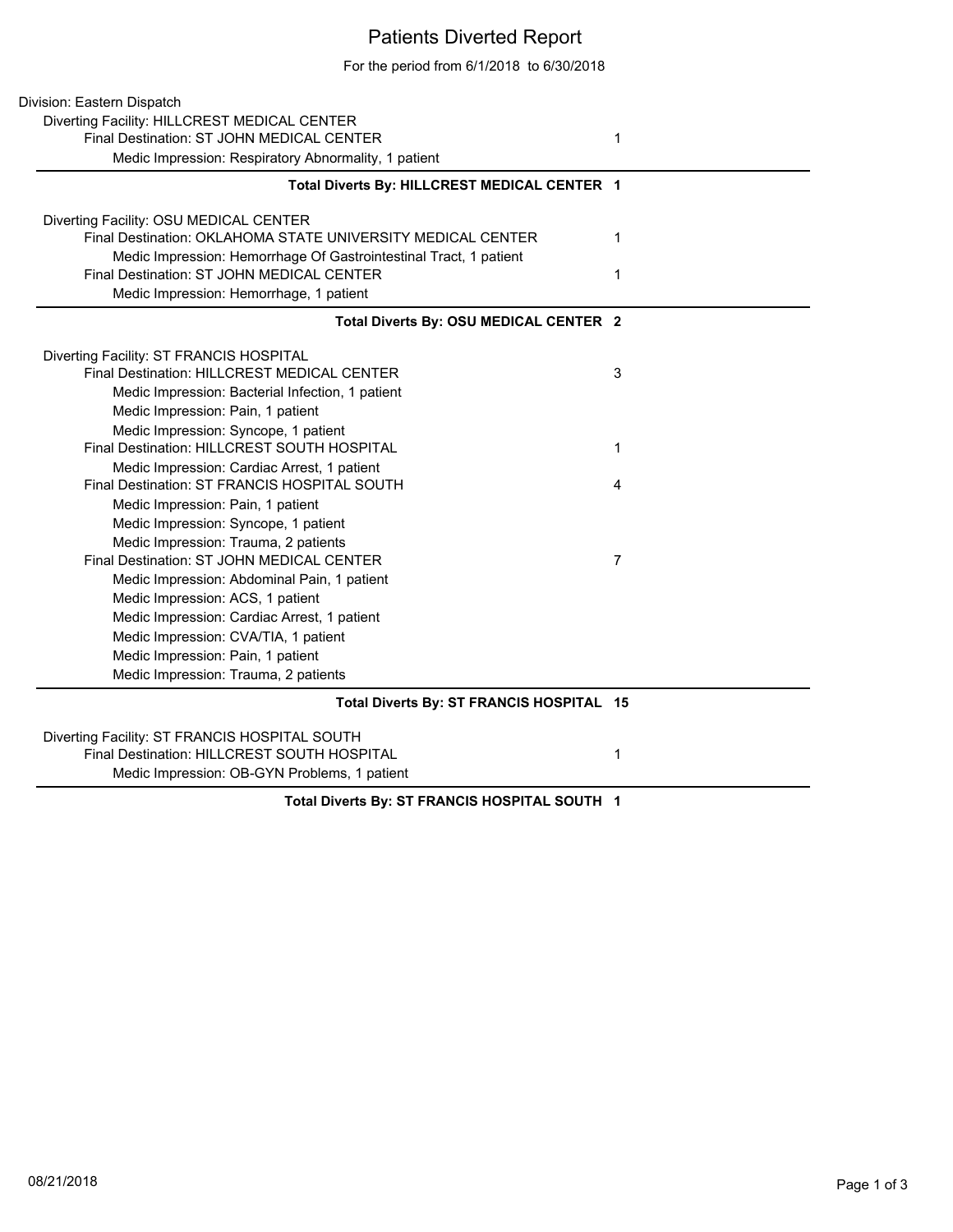| Division: Western Dispatch                                                                              |                |
|---------------------------------------------------------------------------------------------------------|----------------|
| Diverting Facility: ALLIANCE HEALTH - DEACONESS                                                         |                |
| Final Destination: ST ANTHONYS HOSPITAL                                                                 | 1              |
| Medic Impression: Pain, 1 patient                                                                       |                |
| Total Diverts By: ALLIANCE HEALTH - DEACONESS 1                                                         |                |
| Diverting Facility: BAPTIST INTEGRIS MEDICAL CENTER                                                     |                |
| Final Destination: MERCY HEALTH CENTER                                                                  | 1              |
| Medic Impression: Abdominal Pain, 1 patient                                                             |                |
| Final Destination: PRESBYTERIAN TOWER-OU MEDICAL                                                        | 2              |
| Medic Impression: CVA/TIA, 1 patient                                                                    |                |
| Medic Impression: Nausea/Vomiting, 1 patient                                                            |                |
| Final Destination: SOUTHWEST INTEGRIS MEDICAL CEN                                                       | 1              |
| Medic Impression: CVA/TIA, 1 patient                                                                    |                |
| Total Diverts By: BAPTIST INTEGRIS MEDICAL CENTER 4                                                     |                |
| Diverting Facility: MERCY HEALTH CENTER                                                                 |                |
| Final Destination: PRESBYTERIAN TOWER-OU MEDICAL                                                        | 1              |
| Medic Impression: Bacterial Infection, 1 patient                                                        |                |
| Total Diverts By: MERCY HEALTH CENTER 1                                                                 |                |
| Diverting Facility: OKLAHOMA CITY VA HOSPITAL                                                           |                |
| Final Destination: ALLIANCE HEALTH - MIDWEST                                                            | 1              |
| Medic Impression: Respiratory Abnormality, 1 patient                                                    |                |
| Final Destination: MERCY HEALTH CENTER                                                                  | 1              |
| Medic Impression: Altered Mental Status, 1 patient                                                      |                |
| Final Destination: OU MEDICAL CENTER EDMOND                                                             | 3              |
| Medic Impression: Drug Withdrawl, 1 patient                                                             |                |
| Medic Impression: Psychosis, 1 patient                                                                  |                |
| Medic Impression: Trauma, 1 patient                                                                     |                |
| Final Destination: PRESBYTERIAN TOWER-OU MEDICAL                                                        | 1              |
| Medic Impression: Hypotension, 1 patient                                                                |                |
| Final Destination: ST ANTHONYS HOSPITAL<br>Medic Impression: Paroxysmal Tachycardia, 1 patient          | $\overline{2}$ |
| Medic Impression: Respiratory Abnormality, 1 patient                                                    |                |
| Total Diverts By: OKLAHOMA CITY VA HOSPITAL 8                                                           |                |
|                                                                                                         |                |
| Diverting Facility: OKLAHOMA HEART HOSPITAL                                                             |                |
| <b>Final Destination: MERCY HEALTH CENTER</b>                                                           | 2              |
| Medic Impression: Chronic Airway Obstruction, 1 patient<br>Medic Impression: Pain, 1 patient            |                |
| Total Diverts By: OKLAHOMA HEART HOSPITAL 2                                                             |                |
|                                                                                                         |                |
| Diverting Facility: OU MEDICAL CENTER EDMOND<br>Final Destination: OKLAHOMA HEART HOSPITAL              | 1              |
| Medic Impression: ACS, 1 patient                                                                        |                |
| Final Destination: OU MEDICAL CENTER EDMOND                                                             | 1              |
| Medic Impression: Chest Pain Non-Cardiac, 1 patient                                                     |                |
| Total Diverts By: OU MEDICAL CENTER EDMOND 2                                                            |                |
|                                                                                                         |                |
| Diverting Facility: PRESBYTERIAN TOWER-OU MEDICAL<br>Final Destination: BAPTIST INTEGRIS MEDICAL CENTER | 2              |
| Medic Impression: Altered Mental Status, 1 patient                                                      |                |
| Medic Impression: Hemorrhage, 1 patient                                                                 |                |
| Final Destination: OU MEDICAL CENTER EDMOND                                                             | 1              |
| Medic Impression: Syncope, 1 patient                                                                    |                |
| Final Destination: SOUTHWEST INTEGRIS MEDICAL CEN                                                       | 2              |
| Medic Impression: Nausea/Vomiting, 1 patient                                                            |                |
|                                                                                                         |                |